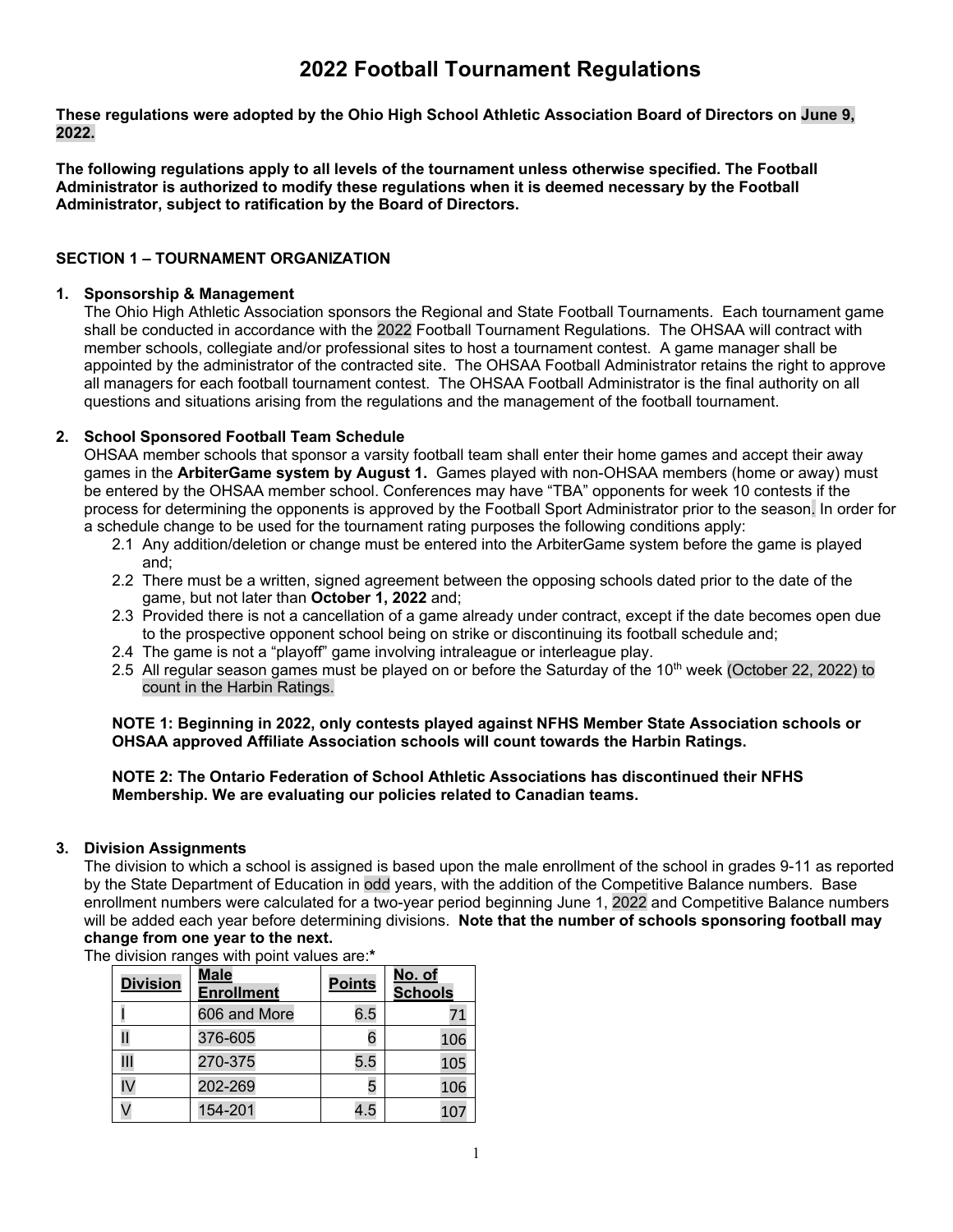| VI  | 113-153      |     |                   |
|-----|--------------|-----|-------------------|
| VII | 112 and less | 3.5 |                   |
|     |              |     | <b>Total: 706</b> |

**NOTE: The Division totals may change as schools adding football and schools that merge are added to divisions on September 10, as outlined in Bylaw 2.** 

# **4. Eligibility for Football Tournament Participation**

In order to be eligible for regional tournament participation the following requirements must be met:

- 4.1 The school must be a member of the OHSAA and in good standing.
- 4.2 A regular season football schedule must be submitted on the ArbiterGame system as required above.
- 4.3 An eligibility certificate listing all eligible players on the football team must be filed in the high school principal's office prior to the first regular season game.
- 4.4 The football team must play a minimum of eight regular season varsity high school games.
- 4.5 Any dispute to the regular season scores posted on the OHSAA website must be filed by 11:00 P.M. on October 22, 2022. **Schools should report discrepancies to Angie Lawler at alawler@ohsaa.org**

### **5. Football Team Computer Rating System**

The procedure used to rate football teams is based upon a system developed by Jack Harbin of Cleveland and used with his permission. The Board of Directors has modified the original system. Each team will earn points as explained below.

### **POINT SYSTEM**

On the first level:

Points are earned for each game a team wins.

(FULL VALUE)

Points are earned for each game a team ties.

(ONE-HALF VALUE)

On the second level:

Points are earned for each game a defeated opponent wins.

(FULL VALUE)

Points are earned for each game a defeated opponent ties.

(ONE-HALF VALUE)

Points are earned for each game a tied opponent wins.

(ONE-HALF VALUE)

 Points are earned for each game a tied opponent ties. (ONE-FOURTH VALUE)

# Points are earned on the following basis:

Division VII opponent win  $-3.5$  points; tie  $-1.75$  points Division VI opponent win  $-4.0$  points; tie  $-2.0$  points Division V opponent win  $-4.5$  points; tie  $-2.25$  points Division IV opponent win – 5.0 points; tie – 2.5 points Division III opponent win  $-5.5$  points; tie  $-2.75$  points Division II opponent win  $-6.0$  points; tie  $-3.0$  points Division I opponent win  $-6.5$  points; tie  $-3.25$  points

- 5.1 First Level Points are awarded for
	- a. Each game a team wins (full value)
	- b. Each game a team ties (half value)
	- c. No points are awarded for game lost
- 5.2 Second Level Points are awarded as a result of a team defeating or tying an opponent according to the following formula:
	- a. Defeating an opponent awards to the winner the loser's first level points.
	- b. Tying an opponent awards the team one half the opponent's first level points.
	- c. No second level points are awarded for losing to an opponent.
	- d. A divisor is used to determine second level points. It is based on the number of games that opponents have played to date. For each open date that an opponent has had to date, a smaller divisor is used to calculate second level points.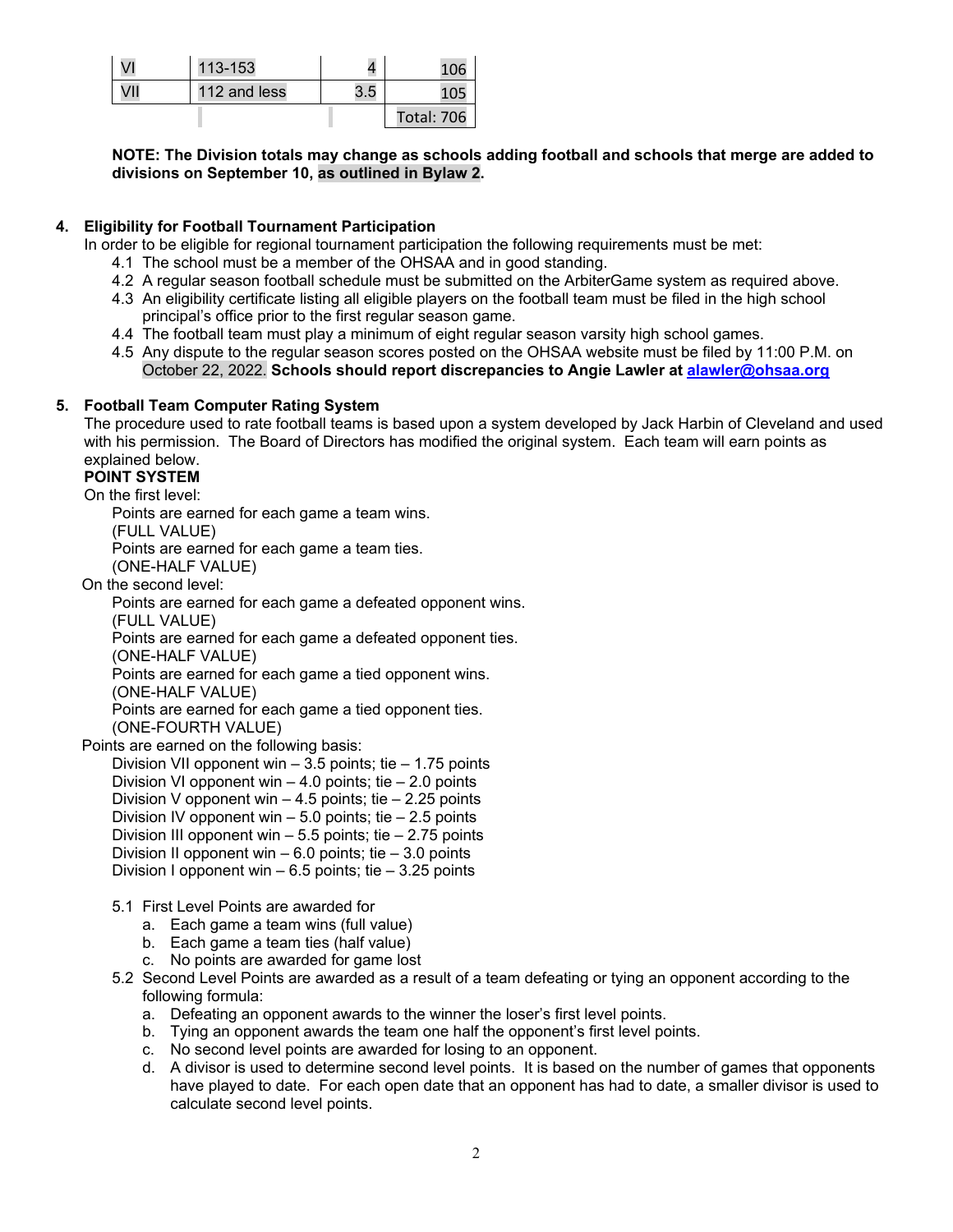Note: Before any games are played, the computer assumes that the opponents on each school's schedule will play a full complement of games and assigns the divisor of 100 (10 weeks times 10 opponents=100). After each week of the season, for each open date that occurs for an opponent that a school has played to date, the computer subtracts the divisor by one. In other words, if week five has just been completed and all five of a school's opponents have played a full complement of games, then the divisor remains at 100, and second level points are divided by 100. If one opponent on a school's schedule to date has an open date, then the divisor reduces by one to 99, and second level points are divided by 99, and so on. The second level points are then multiplied by the factor 10 in order to move the decimal point higher so that the averages are comparable to those in past years.

5.3 Non-member OHSAA school opponents are assigned a point value based upon the male enrollment biannual collection process used for member schools. Enrollment for grades 9-11 used in the first year. If the opponent was not played in the first year, grades 10-12 are used in the second. Second level points are awarded based upon the point value of the OHSAA non-member school multiplied by the number of victories by the non-member school (one-half value for a tie).

#### **Note: It is the responsibility of the OHSAA member school to monitor the posted scores for accuracy and out of state records. Schools should report discrepancies to Angie Lawler at alawler@ohsaa.org by Tuesday following the game, with all discrepancies reported by 11:00 P.M. on October 22, 2022.**

- 5.31 Three grade enrollment for non-member schools will be collected from the respective State Association's website.
	- 5.31.1 Where total male and female enrollment are combined, the number will be divided by two.
	- 5.31.2 Where total male enrollment combines 4 grades, the figure will be multiplied by .75.
	- 5.31.3 If a State Association does not publish enrollment figures, the figures will be collected in the manner above from the Department of Education, or similar governing body.
	- 5.31.4 If enrollment figures are not published by the Department of Education or similar governing body, figures will be collected directly from the non-member school.
- 5.32 When the non-member school plays more than 10 regular season games, only the first 10 games will count unless the game with the OHSAA member school is the 11<sup>th</sup> game in which case the nine games preceding it shall be counted.
- 5.33 When the non-member school plays less than 10 regular season games, the open dates will be considered an open date except in those states which conduct a state tournament in which case the first tournament game in those states will be counted, when the game is played before the final OHSAA football computer ranking is completed.
- 5.4 Calculation of Points for Ranking Purposes

Each week, a team's first level points will be added to the team's second level points. The total points obtained will be divided by the number of games played to obtain a per game average. Teams will then be ranked within each region based upon their per game average. The margin of victory is not a factor. A win by one point or 20 points counts only as a win. In order to be eligible for tournament participation, a team must play a minimum of eight games.

5.5 Only forfeits that result from a violation of OHSAA Bylaws and/or Sport Regulations (see Football Regulation 1.7) will affect a team's wins and losses recognized by the OHSAA and thus impact the calculation of first and second level points. Self-imposed forfeits that result from violation of school district policy and/or league/conference policy without a contemporaneous violation of the OHSAA Bylaw or Sport Regulation will not affect wins and losses recognized by the OHSAA and will not impact first or second level points used in these calculations.

# **6. Reporting Regular Season Results**

- 6.1 Regular season results week 1 through 9 will be posted on the OHSAA website by 10:00 A.M. on the Monday following the game. It is the responsibility of the OHSAA member school to monitor the posted scores for accuracy. Schools should report discrepancies to Angie Lawler at alawler@ohsaa.org by Tuesday following the game.
- 6.2 Games on Friday, October 21, 2022 will be posted on the OHSAA website by 11:00 A.M. Saturday, October 22, 2022. It is the responsibility of the OHSAA member school to monitor the posted scores for accuracy. Schools should report discrepancies to Angie Lawler at alawler@ohsaa.org by 11:00 P.M. Saturday, October 22, 2022.
- 6.3 Games on Saturday, October 22, 2022 will be posted on the OHSAA website by 11:00 P.M. Saturday October 22, 2022. It is the responsibility of the OHSAA member school to monitor the posted scores for accuracy. Schools should report discrepancies to Angie Lawler at alawler@ohsaa.org-by 11:00 P.M. Saturday, October 22, 2022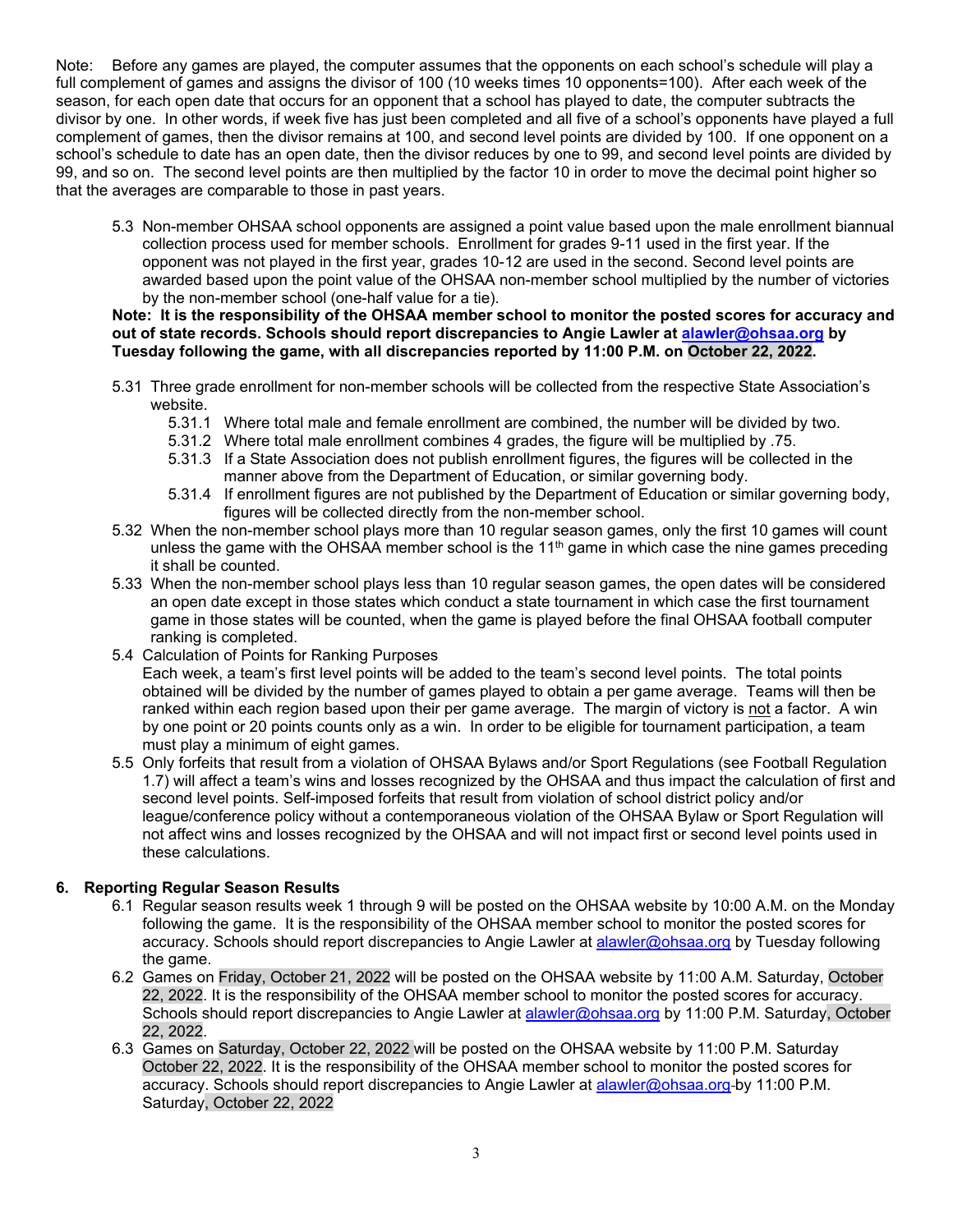6.4 Games played or completed after 11:59 PM Saturday, Saturday, October 22, 2022 will not count in the computer rankings.

**The OHSAA Computer Rankings** will be released after the game results of the first four weeks of the season. The rankings will be available on the OHSAA web site (www.ohsaa.org) and through the Associated Press on a weekly basis through the end of the season.

The rankings *do not* reflect the relative strengths of teams nor do they predict the results of future games. Rankings are used by the OHSAA to select the best teams for the tournaments based upon the caliber of their opponents.

# **7. Regional Qualifying Teams**

The sixteen schools with the highest per game average of points in each region will qualify for the regional football tournament. If a school chooses not to participate in the regional tournament, the school with the next higher per game average will become a qualifier.

7.1 In case of a tie in any region, the point values of the tied teams shall be calculated using the third level of competition to break the tie.

# **On the third level of competition**:

Points are earned for each game that a defeated opponent's defeated opponents may win (FULL VALUE) Points are earned for each game that a defeated opponent's defeated opponents may tie (ONE-HALF VALUE) CASE #1: Team A and Team B after 10 games of the regular season are tied for fourth place in their region, each with an average of 7.6500 points. By using the third level of competition for Team A and Team B, it is determined that Team A earned, with third level points, an average of 12.3500 points and Team B earned, with third level points, an average of 13.2785 points. Team B qualifies for the fourth place in the regional tournament, Team A qualifies for fifth place.

CASE #2: After 10 games of the regular season Team C and Team D are tied for eighth place in their region; each with an average of 12.4500 points. It is determined that Team C had played and defeated an out-of-state school opponent. **Third level competition points are unavailable when an out-of-state or non-member opponent is involved, therefore the tie shall be resolved by following these steps, in the order listed**:

- 1) The team that won in head-to-head competition.
- 2) If the teams did not play each other, the team with the most regular season victories will qualify.
- 3) If the teams have the same number of regular season victories, the team whose opponents earned the most victories will qualify.
- 4) If the total victories of the opponents are equal, the team with the highest victory percentage will qualify.
- 5) If the teams have identical victory percentages, there will be a blind draw conducted by the Football Administrator to determine the qualifying team.
- 7.2 In the event there is an error in determining tournament qualifiers, the OHSAA reserves the right to make the correction and to insert the correct team into the tournament provided the error is discovered prior to 12 P.M. (noon) Tuesday of the week of the first round game. If the error is discovered after the first round game has been played, no change will be made.
- 7.3 If there is a forfeiture of one or more regular season games after the qualifying teams have been announced and the team announcing the forfeiture is a qualifier and would not qualify for the tournament when the forfeiture(s) is counted, only the qualifying team that forfeits will be removed from the tournament. Their line on the tournament bracket may be taken by the highest ranked non-qualifying team when the qualifying teams were first announced **or** the last team defeated **provided** the ineligibility is determined on or before 12:00 P.M. (noon) Tuesday of the week the game is scheduled to be played. The line on the bracket will remain vacant (a bye) if the ineligibility is determined after 12:00 P.M. (noon) on Tuesday of the week the game is scheduled **or** if the new eligible team chooses not to participate.

# **Note: The computer rankings will not be rerun in any other region.**

# **8. Notification of Regional Qualifying Teams**

Qualifiers and pairings for the first round will be available on the OHSAA web site (www.ohsaa.org) and through the Associated Press by 2 P.M. on Sunday, October 23, 2022.

Teams that finish 1-8 in the final computer rankings will be given the opportunity to be the host (home) teams for finishers 9-16 in the first round. The higher seed in the second round games will be given the opportunity to be the host (home) team. First and second round host sites are required to select a game manager. Game managers are required to meet at 1:00 P.M. on Monday, October 24, 2022 in a Microsoft Teams virtual meeting (details to be sent to affected schools).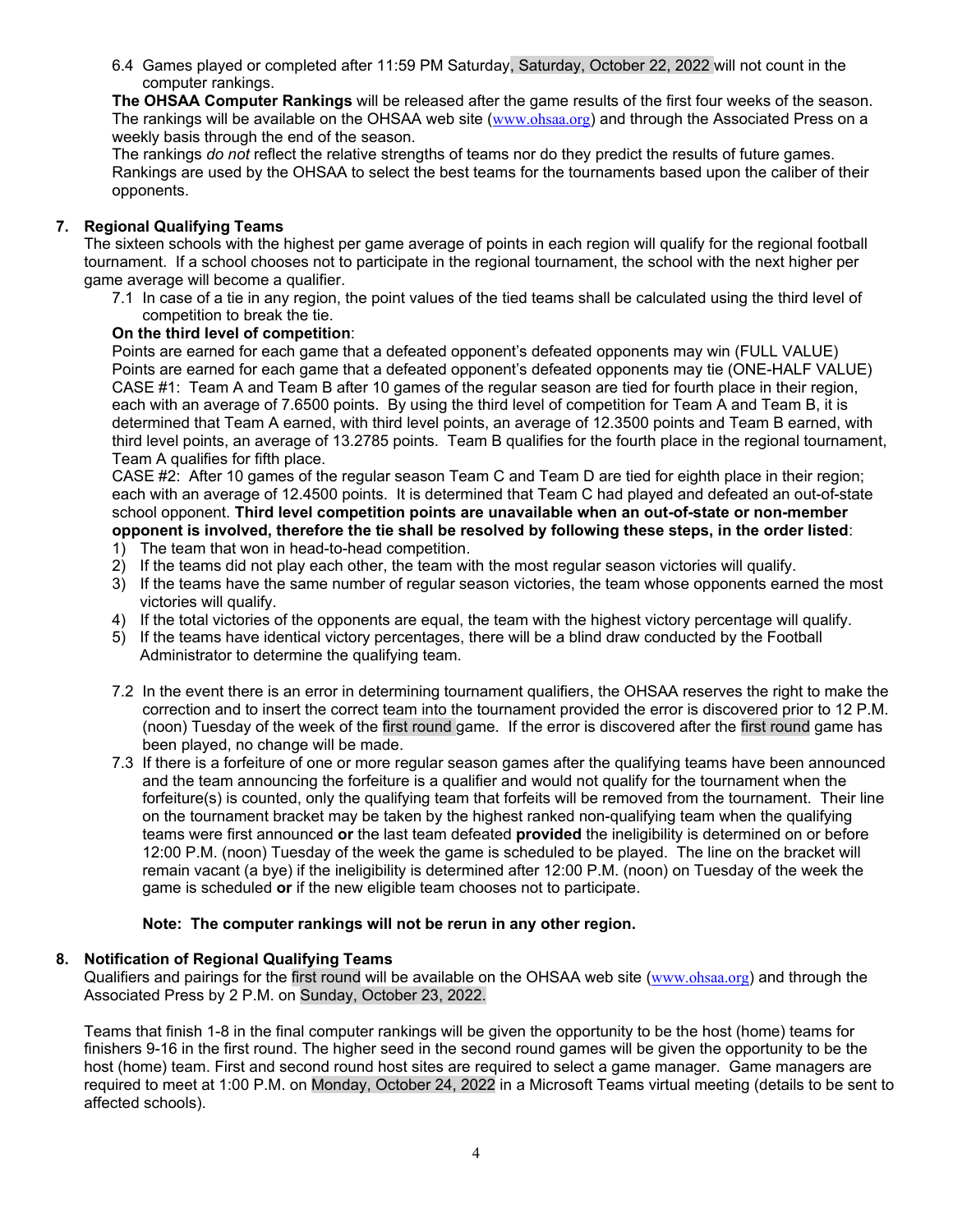### **9. Region Assignments**

NOTE: The number preceding the school name is the school identification number, not the enrollment. For complete list of region assignment, click on link www.ohsaa.org.

# **10. Regional Pairings – 2022 OHSAA Football Tournaments – All Divisions**

| <b>First Round Games</b>      | Teams 1-8 host                   |
|-------------------------------|----------------------------------|
| <b>Regional Quarterfinals</b> | <b>Highest Seeded Teams Host</b> |
| <b>Regional Semifinals</b>    | Neutral Sites - no rebracketing  |
| <b>Regional Finals</b>        | Neutral Sites - no rebracketing  |
|                               | Neutral Sites - re-bracket may   |
| <b>State Semifinals</b>       | occur                            |

### **11. Regional Dates and Times**

| <b>First Round</b> |               |           |
|--------------------|---------------|-----------|
| Friday, Oct. 28    | All Divisions | 7:00 P.M. |
|                    |               |           |

| Quarterfinals  |               |           |
|----------------|---------------|-----------|
| Friday, Nov. 4 | All Divisions | 7:00 P.M. |
|                |               |           |

| <b>Semifinals</b> |                        |           |
|-------------------|------------------------|-----------|
| Friday, Nov. 11   | Division I, II, III, V | 7:00 P.M. |
| Saturday, Nov. 12 | Division IV, VI, VII   | 7:00 P.M. |

| <b>Finals</b>     |                        |           |
|-------------------|------------------------|-----------|
| Friday, Nov. 18   | Division I, II, III, V | 7:00 P.M. |
| Saturday, Nov. 19 | Division IV, VI, VII   | 7:00 P.M. |

#### **State Dates and Times**

| <b>Semifinals</b> |                        |           |
|-------------------|------------------------|-----------|
| Friday, Nov. 25   | Division I, II, III, V | 7:00 P.M. |
| Saturday, Nov. 26 | Division IV, VI, VII   | 7:00 P.M. |

| <b>Finals</b>              |                                                       |     |
|----------------------------|-------------------------------------------------------|-----|
|                            | Thursday, Dec. 1 (1 Game) OR Friday, Dec. 2 (3 Games) |     |
|                            | Division I                                            | TBD |
|                            | Division II                                           | TBD |
|                            | Division III                                          | TBD |
|                            | Division V                                            | TBD |
| Saturday, Dec. 3 (3 Games) |                                                       |     |
|                            | Division IV                                           | TBD |
|                            | <b>Division VI</b>                                    | TBD |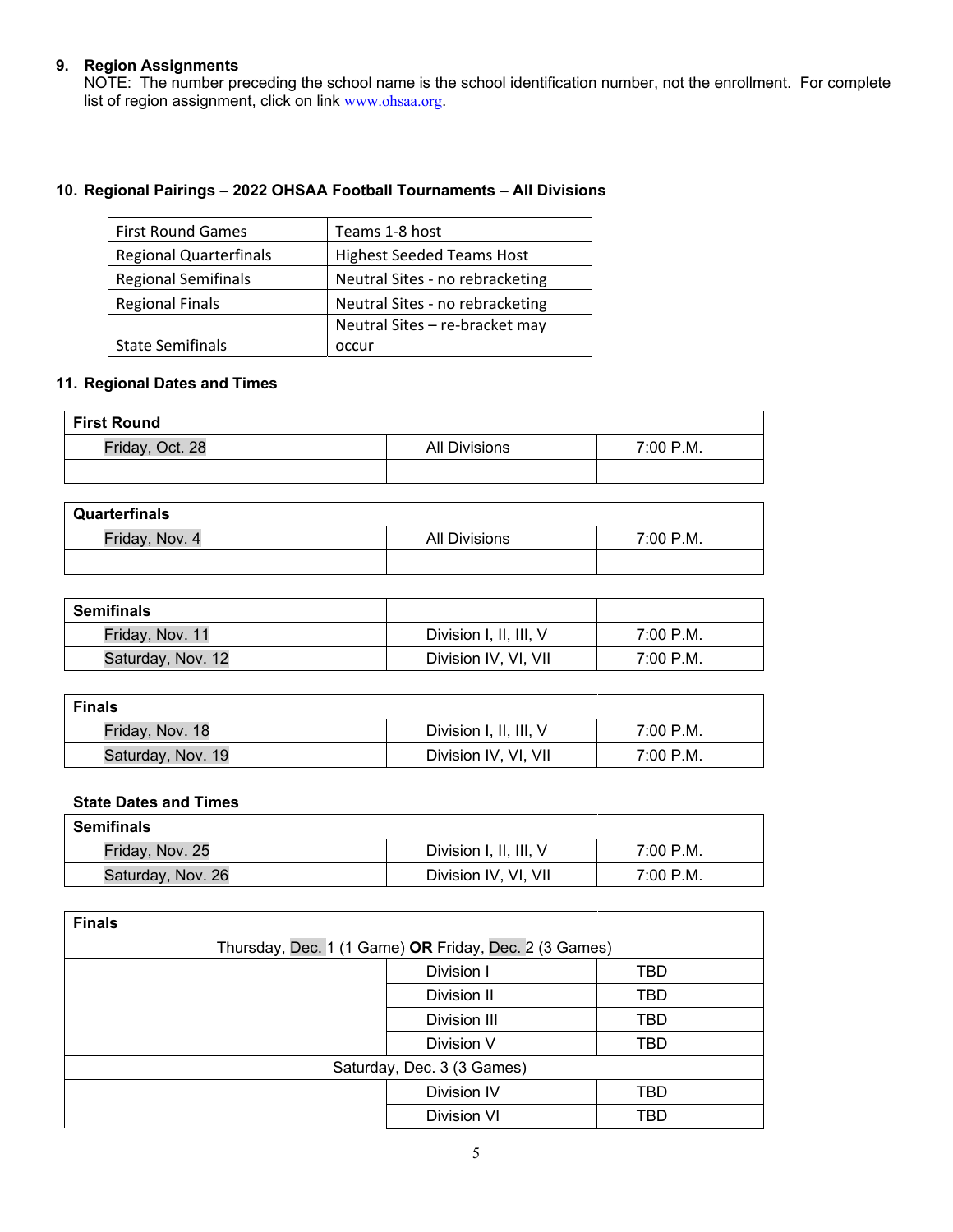| Division VII | <b>TBD</b> |
|--------------|------------|
|              |            |
|              |            |

# **SECTION 2 – TOURNAMENT MANAGEMENT**

# **1. Tournament Sites**

- 1.1 First Round and Regional quarterfinal games will be played at the home site of the highest ranked teams in each region. These games will be played at the time and on the date as adopted by the Board of Directors. If the site of the higher ranked team is not available at that time/date then the higher ranked team shall obtain a neutral site. If a neutral site is not available the game will be played at the opponent's field. If the proposed school does not wish to host the game based on the financial regulations, the Football Administrator's office will assign the game to the opponent's site or a neutral site. The Football Administrator's office has the right to change the host site if a site has been negligent with their tournament financial reporting in the past. The Football Administrator's office has the right to change the host site if a site cannot provide adequate amenities for their opponents including, but not limited to heated and dry locker rooms with shower and toilet facilities. When the host site has an unlighted field the game will be played at 1:30 p.m. on the corresponding Saturday. When multiple schools play at the same site, games may be moved to the corresponding Saturday in the first two rounds.
- **1.2 The Football Administrator will select the sites for all other regional and the state semifinal games. The site of all tournament games will be based upon the best site available based on TOTAL travel and the accommodations of the site. It is NOT our intention to have schools travel the same distance to sites. Regional Final and State semifinal sites will be based entirely on the accommodations of the site.**
- **1.3 The Football Administrator retains the authority to assign any tournament game to the home site of a competing team, but primary consideration is given to a site not used as a home site by either team during the regular season.**

# **2. Game Manager**

There shall be a game manager for each game site. The manager will be responsible for selecting and supervising personnel necessary for the administration of the game; e.g., media coordinator, ticket sellers, ticket takers, ushers, clock operators, and police. The manager will conduct each tournament game in accordance with the 2022 Tournament Regulations and current football management guidelines.

# **3. Management Restrictions**

#### 3.1 Prohibited Advertising

There shall be no advertising through printed media, billboards, radio, or television that includes beer, wine, liquor, tobacco, political parties or candidates or any other information contrary to the philosophy of the Ohio High School Athletic Association.

#### 3.2 Raffles

Raffles are permitted with policies and procedures to be distributed to tournament managers and posted on the OHSAA website (www.ohsaa.org).

#### 3.3 Prohibited Sales

The sale of, the distribution of, and the consumption of alcoholic beverages is not permitted at the site of any contest involving OHSAA member schools. The sale of clothing, souvenirs or any other item at the game site is prohibited without written permission of the OHSAA Football Administrator.

#### 3.4 Air Horns/Powered Noisemaker Prohibited

Air horns are not permitted in the stadium. Noisemakers that require electric or power of other sorts are prohibited.

# **4. Property Damage**

There is no insurance covering property damage. If property is damaged at a tournament site by competing school teams, student body or spectators, that school shall liable and pay the cost of repair or replacement. Extensive damage must be reported to the Football Administrator as soon as possible after the event.

# **5. Unsporting Conduct Penalty**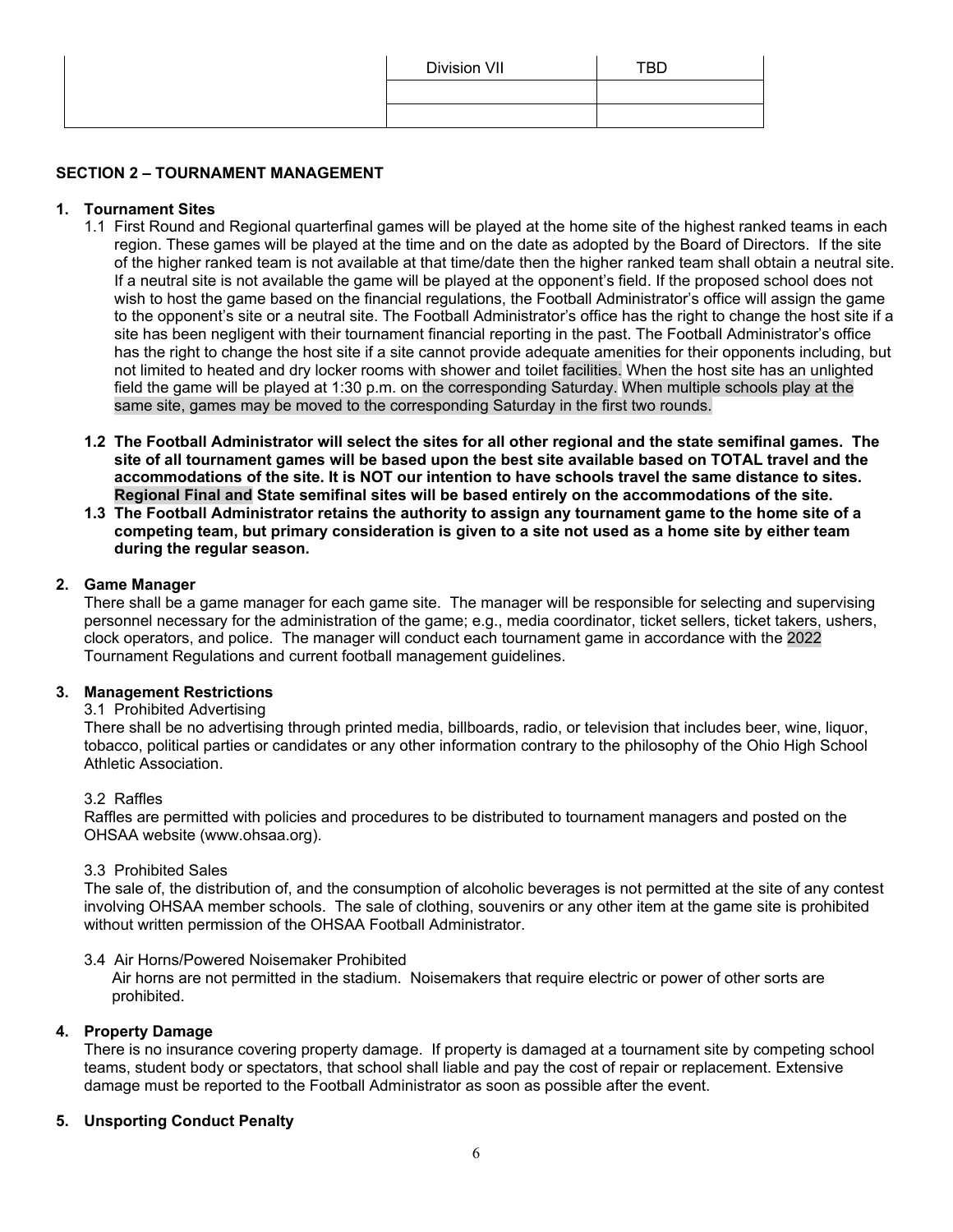During participation in OHSAA Football Tournaments any athlete or coach ejected for unsporting conduct or a flagrant foul shall be ineligible for the remainder of that contest and the following contest.

 Exception 1: A player disqualified for flagrant personal fouls **other than fouls in Rule 9, Section 4 Articles 1, 2 and 3-j,** shall be ineligible for all contests for the remainder of that day. The disqualification for these fouls may be extended through the next scheduled game at the same level of the disqualification by the OHSAA Football Administrator or his/her designee. **Video of these fouls shall be emailed to the OHSAA Football Administrator or his/her designee within 48 hours of the contest.** 

Exception 2: A player disqualified for fighting shall be ineligible for all contests for the remainder of that day and the **following 2 contests**.

**The game officials shall report ejections for unsporting conduct to the OHSAA Football Administrator. The Football Administrator may impose additional penalties in accordance with Bylaw 11.** 

### **6. Banners and Signs**

Banners and signs will be permitted provided they are not personal, negative, unsporting, or vulgar. **Signs or banners may not be attached or fastened to a building or facility unless approved in advance by the manager. The school representatives who put the signs up with permission are responsible for removing them following the game. Parades with signs or banners will not be permitted.** 

#### **7. Use of Drones (Unmanned aerial vehicles)**

7.1 The use of drones is prohibited for any purpose by any persons at OHSAA tournament contests or practices beginning an hour before the scheduled start time to an hour after the contest ends. At tournament contests, if management discovers that a drone is being used, management shall attempt to locate the operator to have the drone removed from the facility area, but the contest shall not be delayed. Management shall remove anyone attempting to use a drone and/or confiscate the drone until the event has been completed

> **Note:** An exception to this policy may be made in specific cases for the OHSAA's official television partner or official photographer, provided the operator of the drone is licensed by the FCC, that authorization can be verified and the management of the tournament facility permits the presence of drones for broadcast purposes under the control of the OHSAA. **Schools are also prohibited from using drones to videotape/photograph practice(s) of an upcoming opponent.**

# **SECTION 3 – GENERAL INFORMATION**

#### **1. Game Managers and Meetings**

Game managers will be selected and announced on Sunday prior to the date of the game. Game managers for all first-round games and teams 1-8 will be required to meet with the Football Administrator on the Monday, October 24. The managers' meeting will take place at 1:00 P.M. on the Microsoft Teams platform. Managers for all other regional and state semi-finals will receive all information electronically and via courier.

The game manager will conduct a meeting of representatives from both schools to cover all aspects of game administration as early in the week as is possible.

#### **2. Videos**

The exchange of DVDs between competing schools shall be the responsibility of the schools involved. Each school shall provide the opponent with DVDs of any three regular season or tournament games. The opponent shall have the choice of the three games. The opponent's choice of game footage must be exchanged electronically by 8:00AM following the previous round game. The penalty for failure to comply is \$750.00. The Football Administrator may impose additional penalties.

- 2.1 Tournament The OHSAA will not record on DVD regional or state semifinal tournament games. Game managers will make arrangements for each participating team to record the game in which the team is participating.
- 2.2 Third Party Video It is not permissible for a school or school representative or any person from a school not playing in the game to record a tournament game without the written consent of the school administrators of the teams participating in the game.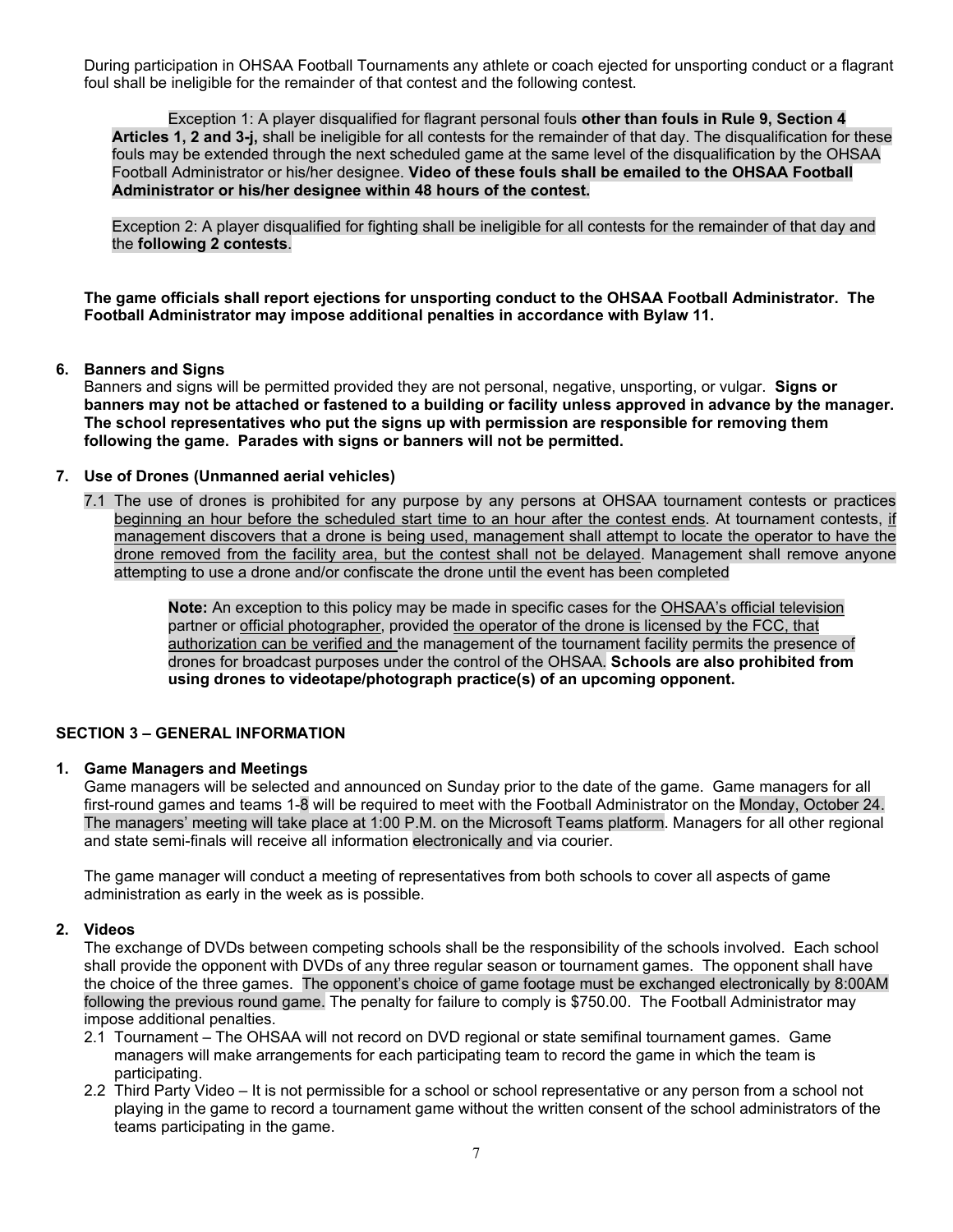# **3. Student Eligibility**

All eligibility certificates listing the names of all players in uniform will be kept at each respective school and verification may be requested by the Football Administrator.

A student who uses anabolic steroids or other performance enhancing drugs is ineligible for interscholastic competition until such time as medical evidence can be presented that student's system is free of anabolic steroids or other performance enhancing drugs.

### **4. Game Balls**

The official football of the OHSAA football tournaments is the Wilson GST. Game balls must be any Wilson brand and shall be provided to the Referee a minimum of one hour prior to the scheduled kickoff. The officials may maintain possession of the balls until game time. Use of a football other than a Wilson brand ball will result in a financial penalty to the offending school not to exceed \$2,500.

### **5. Fan Education**

The OHSAA requests that participating school administrators take this opportunity to educate students and adults from your school of the importance of proper behavior and conduct. Please relay this information to the fans from your school community. Student crowd control at OHSAA sponsored tournaments is the responsibility of the principals of the competing schools. A positive approach to this matter prior to the game will result in a more pleasant atmosphere. Fans should be reminded to stay off the field at the conclusion of all games.

# **6. Programs and Publicity Materials**

PROGRAM MATERIALS FROM PARTICIPATING SCHOOLS/GAME MANAGERS – The OHSAA will notify all schools with directions on what information is needed for tournament program, such as team photo, caption, roster and information form.

### **7. Playing Rules**

The NFHS football rules as written and interpreted shall apply in all tournament games. There are 3 state adopted rules we use in Ohio: 1) The 20-yard overtime procedure (located in the 2022 OHSAA Football Officiating Mechanics Handbook, Gold Book),, 2) The Point Differential Rule (located in the 2022 Football Regulations) and 3) Replay at the State Final Championship Games (Located in the Replay Manual). The coin toss will be held at center field 20 minutes prior to game time in accordance with adopted mechanics.

# **8. Officials**

8.1 GAME OFFICIALS

Game officials will be assigned from the Football Administrator's office. A team of officials – referee, umpire, head linesman, line judge and back judge will be assigned to each game. Crews 1-56 assigned to regional semifinal through state final will have a sixth official, a Center Judge, assigned to their officiating team.

#### **Each official is permitted one complimentary admission.**

- 8.1.1 An Alternate Official may be assigned from the Football Administrator's office.
- 8.1.2 OFFICIALS DRESSING ROOM

A private room for the officials who officiate the game shall be provided. The room must include toilet and shower facilities. Uniformed police or security will be assigned to the official's room before and after the game as well as at halftime and will escort officials to and from the playing field. No one other than the game officials, official observers, or tournament personnel is authorized to enter the official's room.

### 8.2 ASSISTANT OFFICIALS

The game manager for all regional and state semifinal games shall appoint the timer(s) and the line-to-gain crew. **The timer and Play Clock Operator shall meet with the crew of officials 45 minutes prior to kickoff.** 

#### 8.3 OBSERVERS

Officiating observers/evaluators may be assigned to tournament games.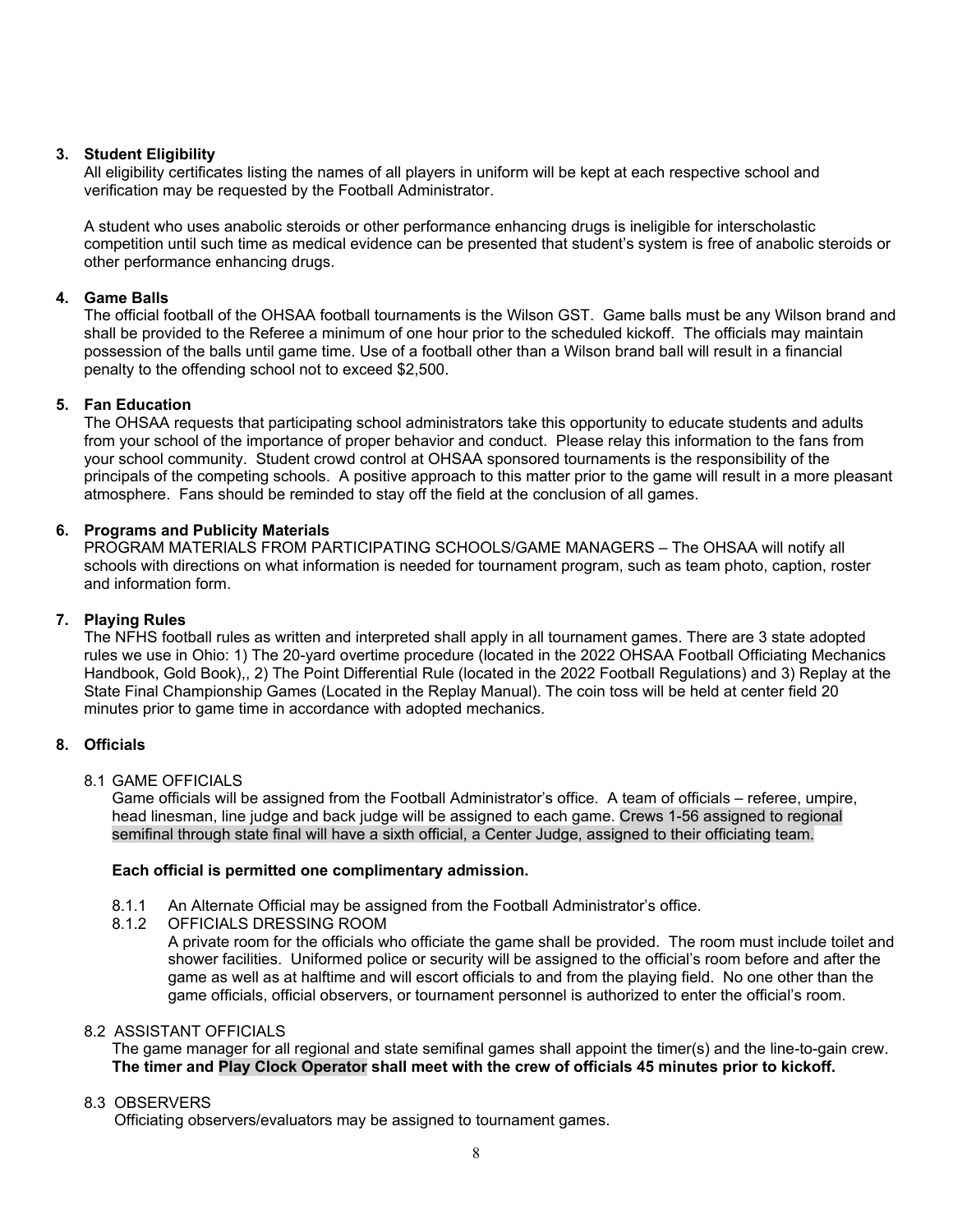### **9. Awards**

A team trophy will be awarded to the regional runner-up and to the regional championship team. No awards will be given until the Regional Finals (refer to Section 7 regarding state awards).

# **10. Extra Equipment**

Each school shall be responsible for bringing extra equipment in case of emergencies.

### **11. Sideline Spirt Participants & Mascots**

Eight sideline spirit participants in uniform, one student mascot and one sponsor will be admitted free. Only sideline spirit participants in uniform and the student mascot will be allowed to participate. A maximum of 16 sideline spirit participants in uniform are permitted to lead cheers at field level. More than 16 sideline spirit participants will result in sanctions and any additional sideline spirit participants will be removed from the field.

11.1 All sideline spirit teams must comply with the OHSAA General Sports Regulation 27, Safety Regulations for Sideline Spirit Participants.

# **SECTION 4 - GAME ADMINISTRATION OUTLINE**

### **11. Lightning and Inclement Weather**

Refer to the OHSAA Handbook regarding lightning and inclement weather

### **12. Certified Athletic Trainer Present During Game**

A Certified Athletic Trainer will be present for all games. Whenever possible a doctor will be present. A team may furnish its own doctor or trainer.

### **13. The Public Address Announcer**

The game manager shall appoint a public address announcer. No announcement shall be made without the permission of the game manager. Each school shall provide a spotter to assist the game announcer when requested by the manager.

13.1Introduction of Players - Eleven players from each school will be introduced. The names of the players to be introduced shall be provided to the announcer prior to the contest.

#### **14. Security**

The game manager will provide uniformed police and/or security in sufficient numbers to provide adequate public safety.

#### **15. Concessions and Parking**

All concessions and parking will be operated under the direction of the game manager. Income from those sources will not be considered as game receipts. Sites may charge up to \$5.00 for parking. The OHSAA Football Administrator must approve higher parking charges.

### **16. Warm-Up Period**

Teams may use as much time as they desire for pre-game warm-up provided the field is cleared of all players 15 minutes prior to game time.

#### **17. Uniforms**

**White and Dark jerseys – In Regional play, the higher seed in each bracket is designated as the home team and will wear Dark jerseys (as stated in Rule 1-5-1b, 3 of the NFHS Rules Book). The top team in each bracket is designated the home team in the Semi-Finals and Finals and will wear Dark jerseys (as stated in Rule 1-5- 1b, 3 of the NFHS Rules Book). The Visiting team will wear White jerseys (as stated in Rule 1-5-1b, 2 of the NFHS Rules Book).** 

# **18. Dressing Rooms and Team Areas**

The game manager, at the pre-game information meeting, will assign teams to dressing rooms and team areas. The team designated as the home team will be assigned to the normal home dressing room and team area. A responsible person will be on hand in the dressing rooms at all times.

### **19. Field Passes**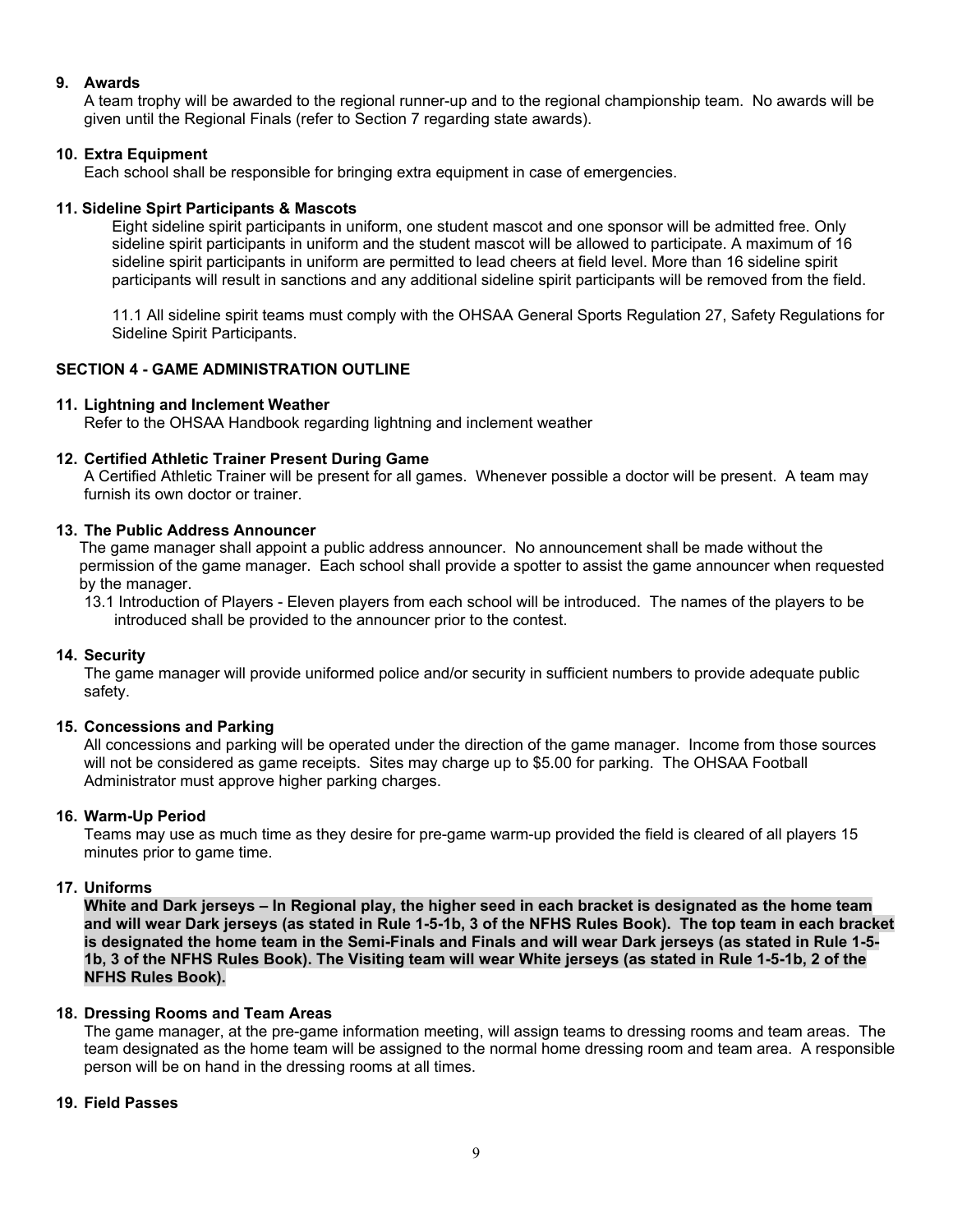All team area personnel not in a football uniform must wear a field pass. Ball boys/girls and student trainers may be in a team jersey and count as part of the team. Each coach will receive up to 30 field passes from the game manager. Individuals wearing school field passes or uniforms/jerseys must remain between the 25-yard lines during play (Exception: ball boys/girls).

### **20. Field Phones and Press Box Coaches**

Competing teams must supply their own headphones.

Space for a minimum of three coaches per team will be allowed in the press box. When the manager determines that space is available for an equal number of additional coaches per team these coaches may enter the press box. All coaches must wear a field pass (see item above). Each school may have one statistician in the press box.

### **21. Marching Bands**

21.1.1 PRE-GAME

When both schools have a marching band, each is allowed six minutes for a pre-game show. If possible, both bands will join in playing the National Anthem. If a joint performance is not possible, the home team band will play.

In the event there is only one marching band present, it may use the entire 15 minutes for a pre-game show and to play the National Anthem.

21.1.2 HALFTIME

The visiting team band shall perform first and must be prepared to start its performance within one minute after the end of the first half of play. The performance by the visiting team band may not exceed nine minutes including time to get on and off field. The home team band shall be prepared to start its performance within thirty seconds after the visiting team band clears the field. The performance by the home school band may not exceed nine minutes including time to enter and leave the field. The clock will be in operation between halves, and will be started on the referee's signal. The 20-minute halftime shall be timed on the field clock.

The field must be cleared 20 minutes after first half is ended for mandatory three-minute warm drills for players.

**SPECIAL NOTE: No team will be penalized if the band exceeds the time allotted, causing a delay in starting either half.** 

#### 21.1.3 ANNOUNCER

If a special announcer is required for the band show, previous arrangements shall be made with game manager in order to gain access to the public address system.

# **SECTION 5 – ADMISSION INFORMATION**

#### **1. Admission**

| First Round, Regional Quarterfinals,<br>Semifinals & Finals | All tickets will be sold electronically |
|-------------------------------------------------------------|-----------------------------------------|
| l State Semifinals.                                         | All tickets will be sold electronically |

#### **Note 1: Children age 6 or older will be charged regular admission through State Semifinals. Note 2: The OHSAA Football Administrator is authorized to deviate from the established admission prices when "double headers" are conducted.**

# **2. Ticket Information (excluding State Finals)**

The following ticket procedure will be followed:

a.) All Tickets will be sold electronically.

b.) Managers shall not use pass-out tickets. A good rule to follow is: "If you're in, you're in; and if you're out; you're out." It is not necessary to give pass-out checks. It simply invites people to move in and out of the stadium. In the event it is necessary (inclement weather, outside restrooms or concession facilities, etc.) the manager is authorized to provide a pass-out system.

#### **3. Reserved Sections**

The game manager has the option of providing reserved seats if it is believed there is sufficient need. If seats are reserved, the schools shall be notified in advance. There is no adjustment in ticket prices.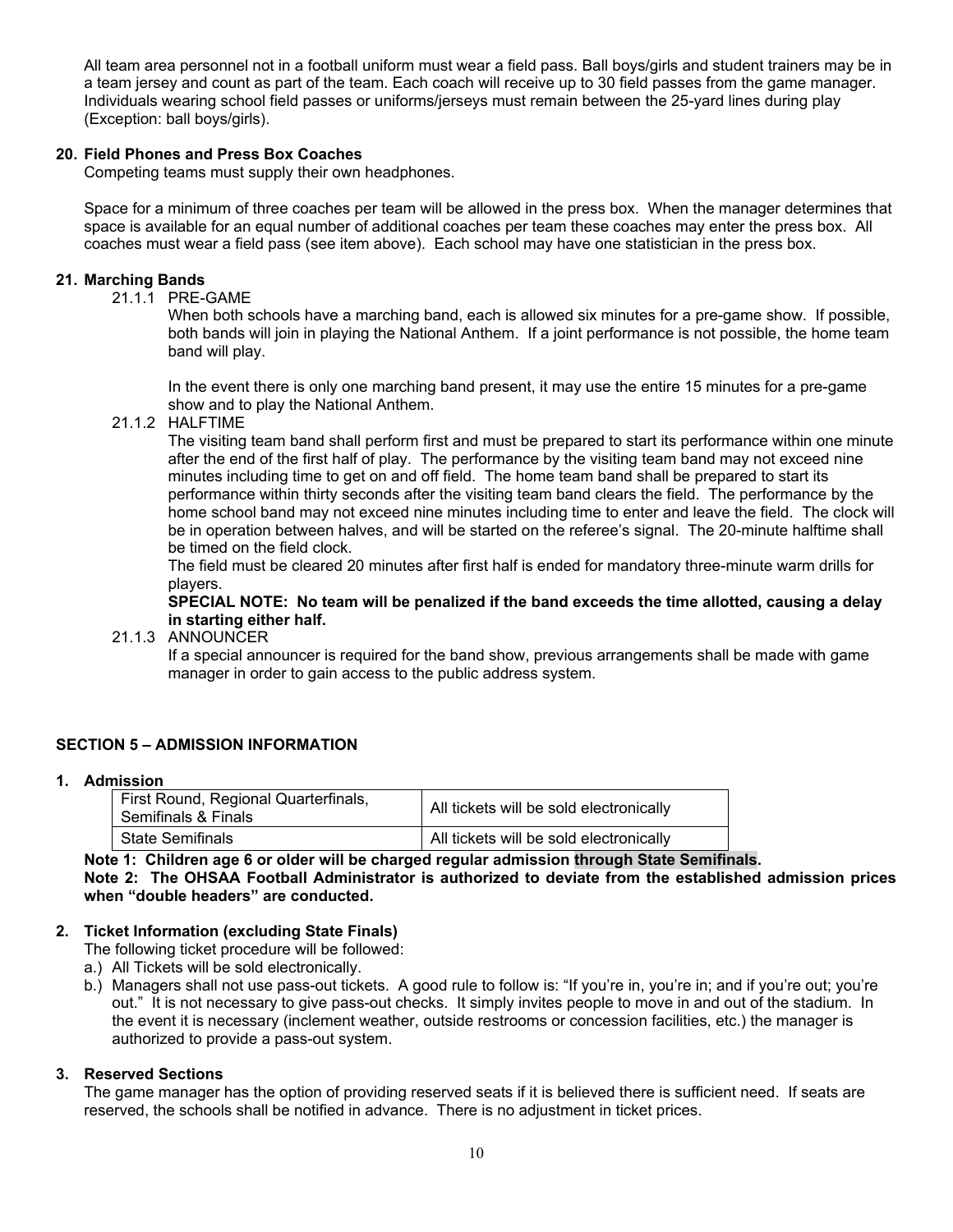# **4. Ticket Distribution**

The pre-sale ticket procedure will be determined by the OHSAA prior to the first week of the tournament. During first round games and regional quarterfinals, tickets will be allocated as follows: Home team - home side and visiting team - visitor's side. Note: The Football Administrator retains the authority to direct the game manager to allocate the tickets equally between the competing schools or require the game be played at a larger venue.

#### **5. Ticket Sales/Gates Open**

5.1 Gates should be open 90 minutes prior to kickoff.

### **6. Complimentary Admission**

Managers will adhere to all regulations pertaining to complimentary admission. It would be unfair and defeat the purpose of Board adopted regulations if game managers are not consistent in the application of these regulations. Participating school administrators can assist the manager by reviewing admission information with coaches, faculty members, players, band members and others.

### 6.1 Team and School Personnel

The number of players that will be in uniform for the game and up to 30 others will be admitted at the team pass gate.

### 6.2 Cheerleaders

Eight cheerleaders in uniform, one student mascot and one sponsor will be admitted free provided a certified list is filed at the **Pass Gate.** Note: A maximum of 16 cheerleaders in uniform are permitted to lead cheers at field level. If more than 16 cheerleaders lead cheers, the school will be sanctioned and the number of cheerleaders greater than 16 will be removed from the field.

### 6.3 Bands

Marching bands, Flag or Drill Corps must be in uniform to be admitted. Schools must notify game manager at least 48 hours prior to game time if special seating is required for the Band and the number of seats needed. The game manager shall reserve the space needed for the bands if notified 48 hours before the game. A maximum of three adult chaperones per bus shall be admitted free.

#### 6.4 Administrative Passes

The schools competing at the site are entitled to eight complimentary administrative passes. These tickets should be used as complimentary tickets for Superintendent (2), Principal (2), Athletic Director (2) and two additional. The game manager is authorized to establish an alternate method of complimentary administrative admission.

#### 6.5 OHSAA Pass

The OHSAA will be creating a tournament pass policy. Please refer to this policy.

#### 6.6 Admission for Team Scouts

The OHSAA will provide admission for a maximum of four persons for the purpose of scouting a potential opponent in the tournament. Scouts must contact Claire Duesdieker Keohane at claired@ohsaa.org for electronic tickets.

# 6.7 Media Credentials

All requests for media credentials and broadcast or telecast space shall be directed to the Media Coordinator. Proper identification must be presented for admission at pass gate and credentials shall be worn at all times during the contest. All on-field news media personnel are required to stay a minimum of six feet from the side or end line and are not permitted in team areas during the game. (All fields will be marked with a 4-inch wide broken line around the entire field a minimum of six feet from the boundary lines).

# 6.8 Game Officials

Game officials are permitted one complimentary admission.

# **SECTION 6 - FINANCES & GAME EXPENSES**

#### **1. Game Manager**

Duties of the manager include game day oversight, compliance with OHSAA regulations, and enforcement of OHSAA tournament regulations. Host school treasurers or finance officers are responsible for the completion of accurate